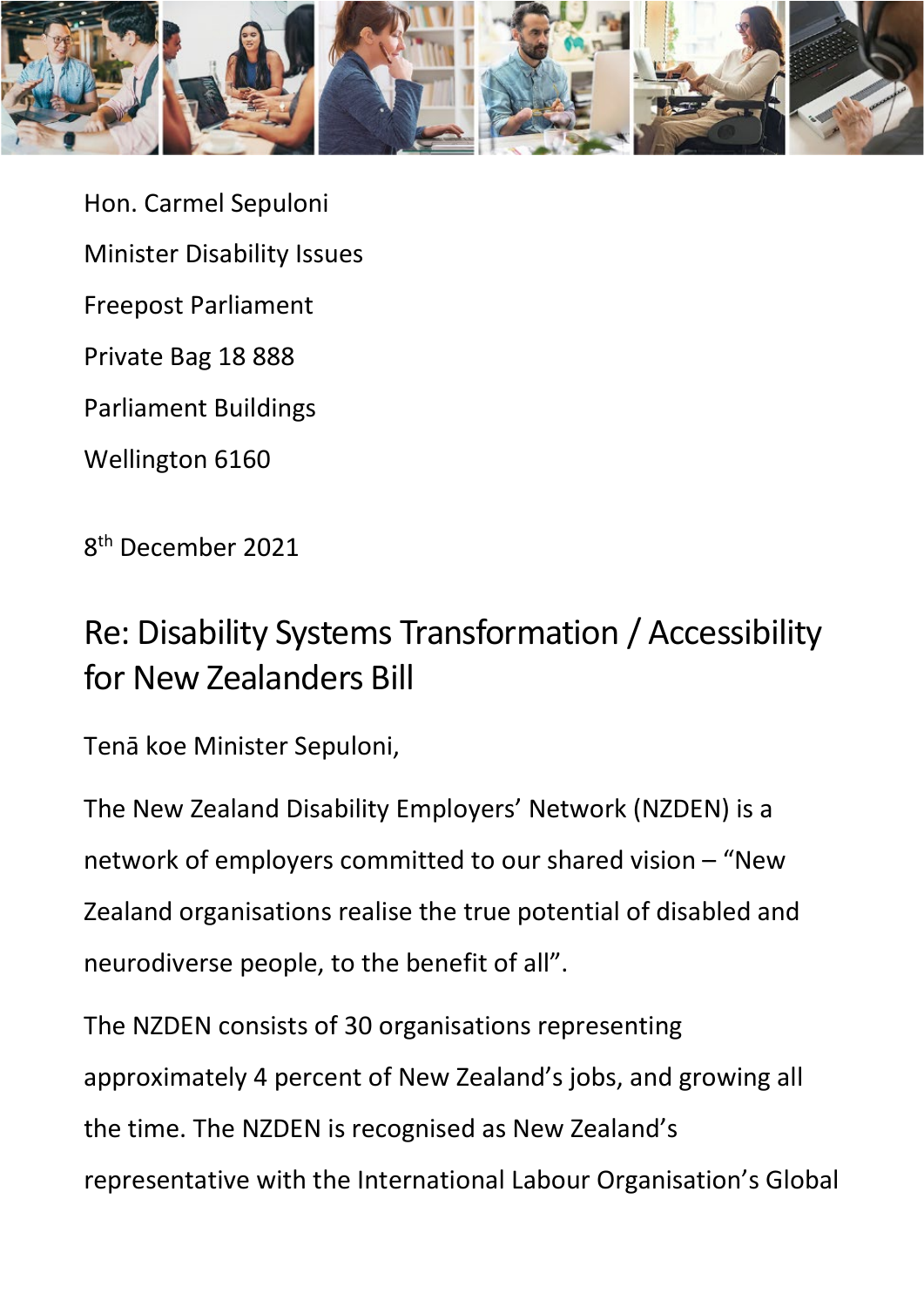

Business and Disability Network. Our members are committed to establishing shared good practice around disability inclusion and accessibility from a New Zealand employer's perspective, ultimately seeing more disabled people in meaningful careers.

May we start by congratulating yourself and Minister Little on your recent announcement for Disability Systems Transformation and the Accessibility for New Zealanders Bill. The NZDEN called a meeting on Wednesday 17<sup>th</sup> November to review and discuss the available information and agreed that we are broadly supportive of the intent and direction outlined.

### **Ministry for Disabled People**

We know that the establishment of a Ministry for Disabled People has been long desired by the disability community. We stand alongside them in welcoming the creation of the Ministry.

We are available to bring the employers unique perspective at any time during the creation of the Ministry for Disabled People, and look forward to establishing a positive working relationship with it.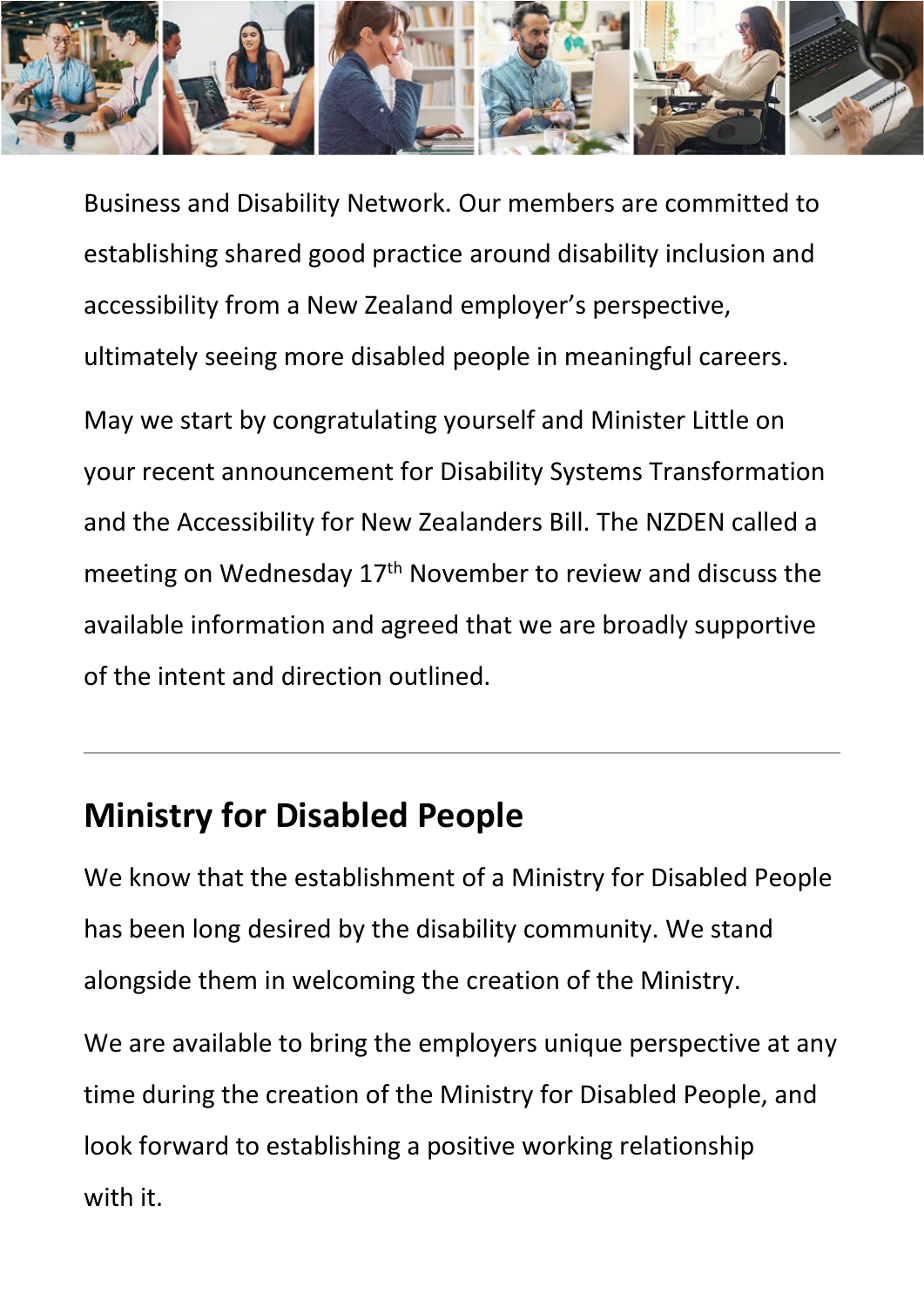

## **Enabling Good Lives**

The success in New Zealand trials for Enabling Good Lives, and of similar programmes overseas, leads us to have confidence that these changes will be great at empowering disabled people to lead the life that they choose.

The NZDEN are watching with interest how this will impact on the Supported Employment Providers and their working relationship with employers, and request to be consulted on any changes prior to them being locked in. There is an opportunity here to make a system that works better for all.

# **Accessibility for New Zealanders Bill /**

### **Accessibility Governance Board**

Of course, the Accessibility for New Zealanders Bill and establishment of the Accessibility Governance Board is of great interest to us.

During our meeting on the 17<sup>th</sup> November, our members were briefed and discussed the available information and commentary from the announcement, Accelerating Accessibility in New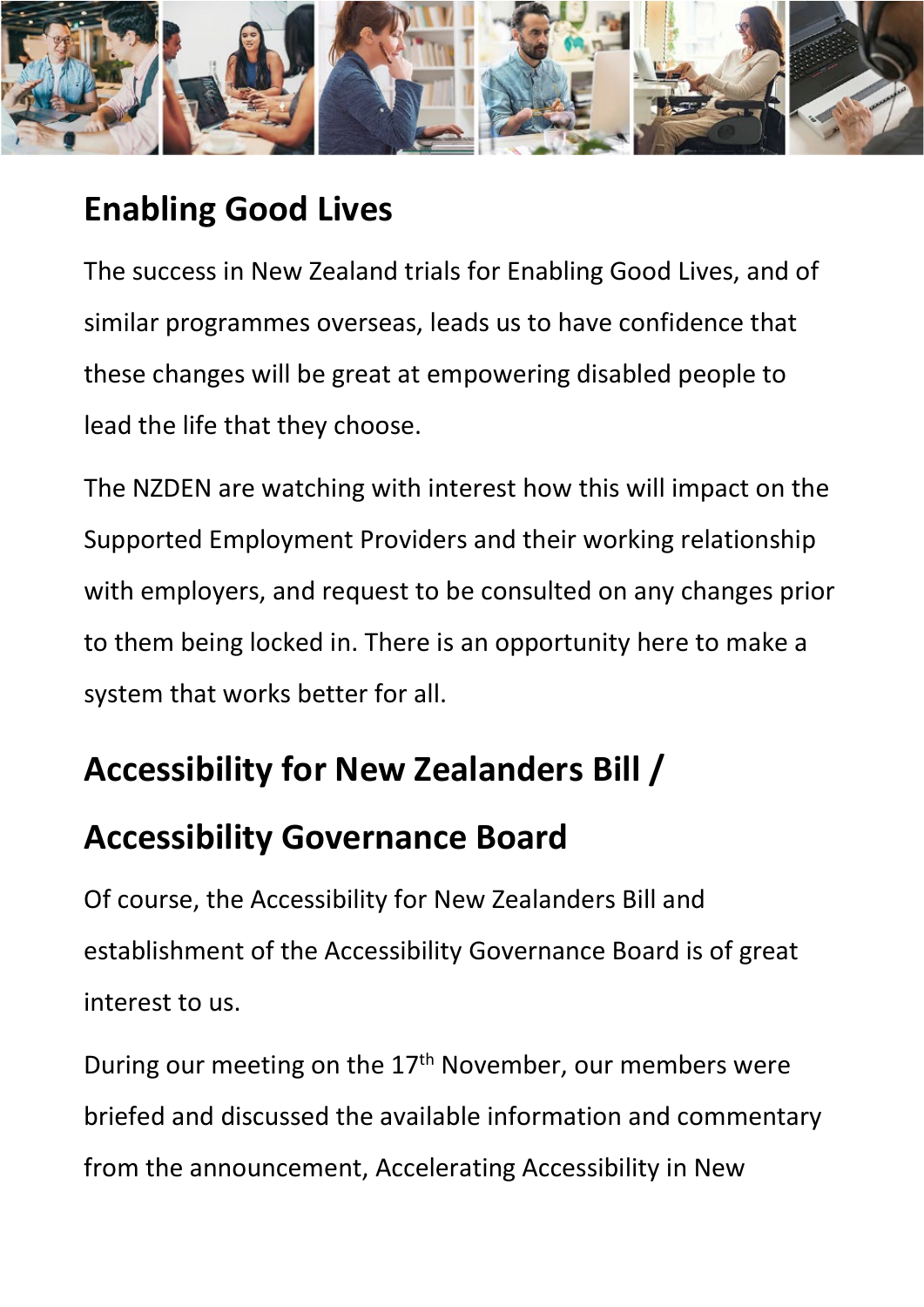

Zealand cabinet paper and Regulatory Impact Statement: Accelerating Accessibility.

The NZDEN see it as an imperative that employers/businesses are actively engaged in the design, implementation and on-going monitoring of government systems and legislation that relate to them.

Collectively and as individual organisations we are looking forward to seeing the full detail of the Accessibility for New Zealanders Bill, and participating in the consultation process.

We know that employers have a vital role to play in positive disability outcomes. As the leading employer body in New Zealand solely committed to improving career outcomes for disabled people, disability inclusion and accessibility, we ask to be fully engaged in the creation of the new Ministry, drafting of the legislation and creation of the Accessibility Governance Board.